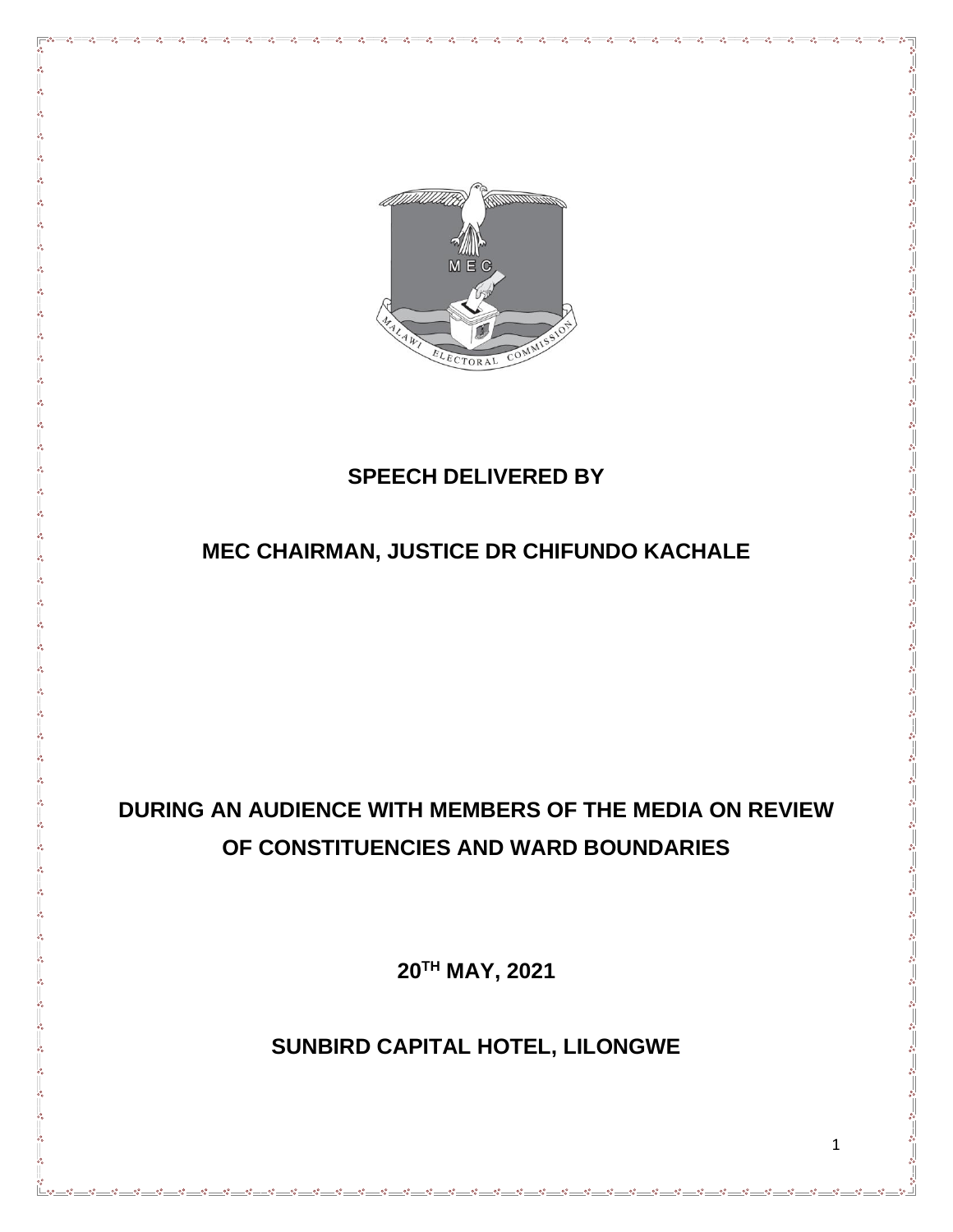# **PROTOCOLS**

- Director of Information in the Ministry of Information, Mr. Chikumbutso Mtumodzi
- The Chairperson of MISA Malawi, Mrs Tereza Ndanga
- The Chairperson of Media Council of Malawi, Mr. Wisdom Chimgwede
- The Director of Broadcasting at MACRA, Mr. Fegus Lipenga
- Felllow Commissioners from Malawi Electoral Commission
- Managers from various media houses present here.
- MEC Acting Chief Elections Officer, Mr. Harris Potani
- Deputy Chief Elections Officer (Finance and Administration) Mr. Phanuel Hamsini and management from the Electoral Commission
- Members of the press
- Staff from Malawi Electoral Commission
- Distinguished Ladies and gentlemen

It is our pleasure, Honourable Ladies and Gentlemen from the media fraternity that the Malawi Electoral Commission ("the Commission") can have an audience with you regarding the constituency and ward boundary review exercise.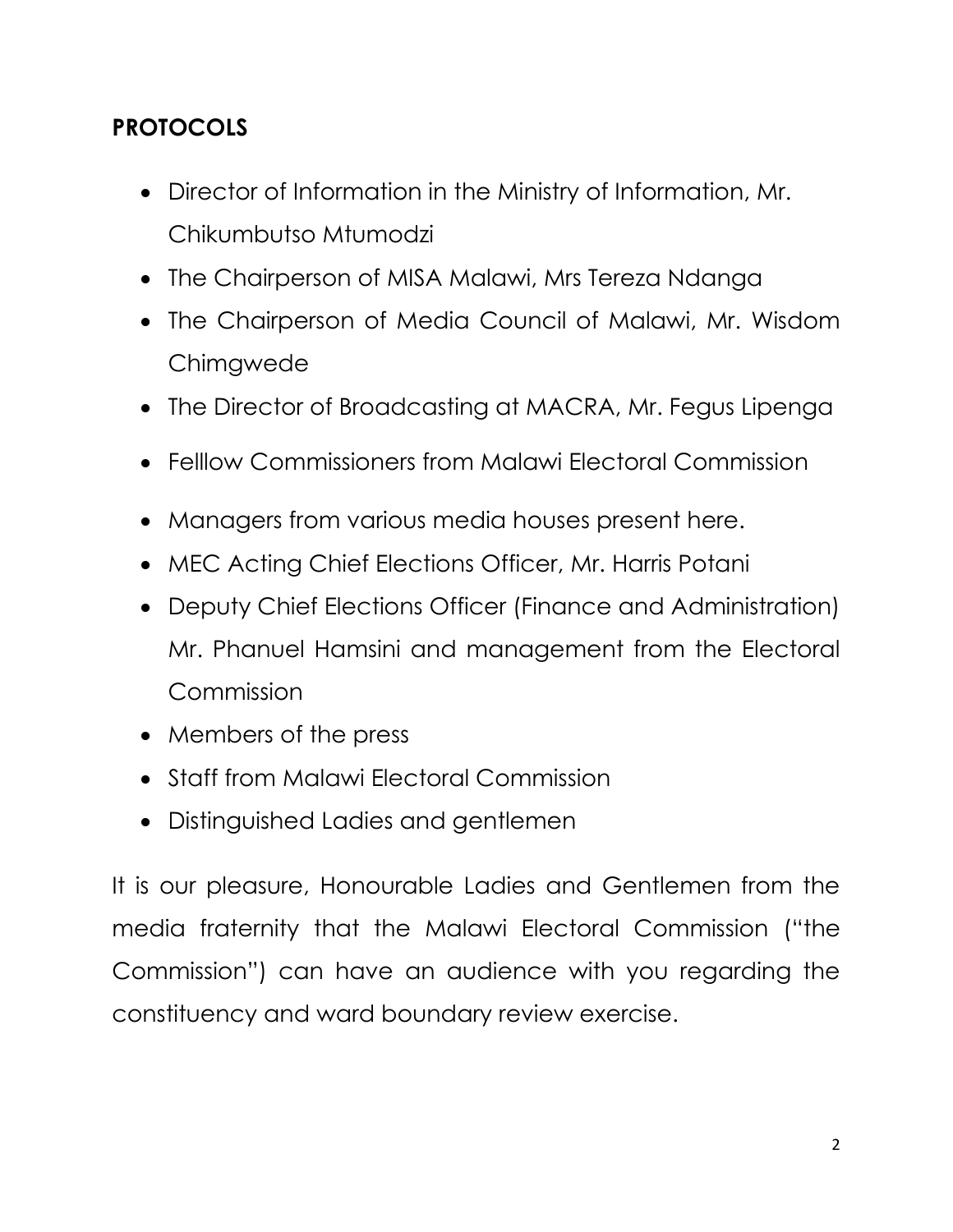This exercise is very important, yet it has been outstanding for so long. The last comprehensive exercise was in 1998 when new constituencies were created, and some existing boundaries reviewed. This year, the Commission is ready and set to conduct this comprehensive exercise to ensure that the constituencies and ward boundaries conform with the provisions of the Constitution of the Republic of Malawi ("the Constitution"). This exercise will address the anomalies that have crept in the past 23 years. We have constituencies that have more than 10 times eligible voters than others. This is against section 76 (2) (a) of the Constitution which provides that the determination of constituency boundaries must ensure that constituencies contain approximately equal numbers of voters eligible to vote subject only to population density, ease of communication and existing administrative areas.

Distinguished ladies and gentlemen, the Commission is aware that the process of reviewing constituency and ward boundaries is a sensitive political process. Perceptions and accusations of gerrymandering are often present. The Commission undertakes to follow the law to ensure *fairness* and *impartiality*. The Commission will take all precautionary measures to ensure that all stakeholders are given adequate information of the process. To that effect, the Commission started with meeting presidents of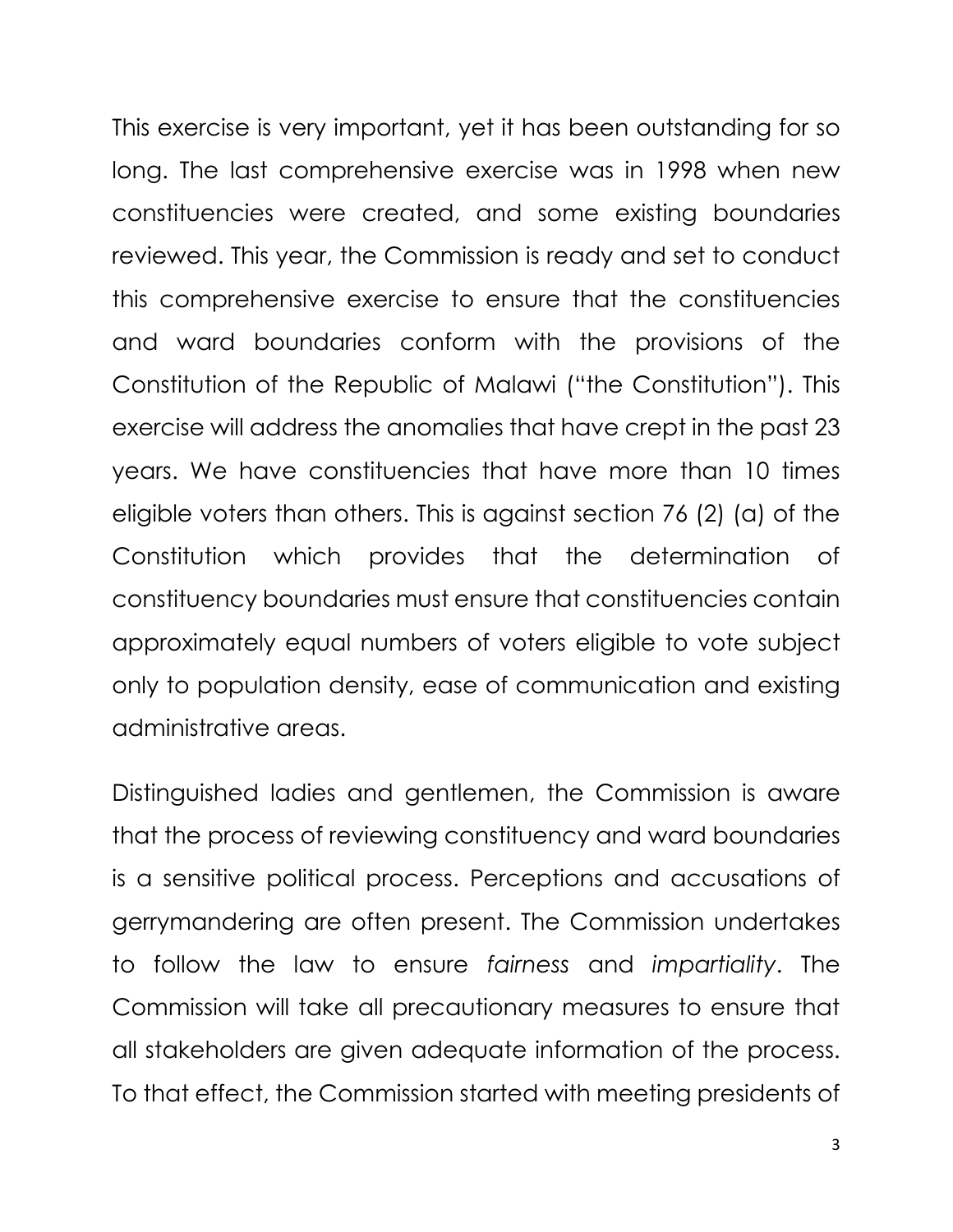political parties and their executive members. The Commission also engaged the Civil Society Organisations, Traditional Leaders, Government Departments and Agencies, members of Parliament and the academia.

Today, the Commission is before you to present our proposed position on how this constitutional mandate will be exercised.

# **REVIEW OF CONSTITUENCIES AND WARDS BOUNDARIES**

The Commission is mandated by the Constitution and the Electoral Commission Act to among other things, determine and review constituency and ward boundaries at intervals of not more than *five* years.

# **The Constitution**

Section 76 (2) (a) and (b) makes provision for this mandate and sets the parameters within which this mandate is to be exercised. It reads:

"*The duties and functions of the Electoral Commission shall include-*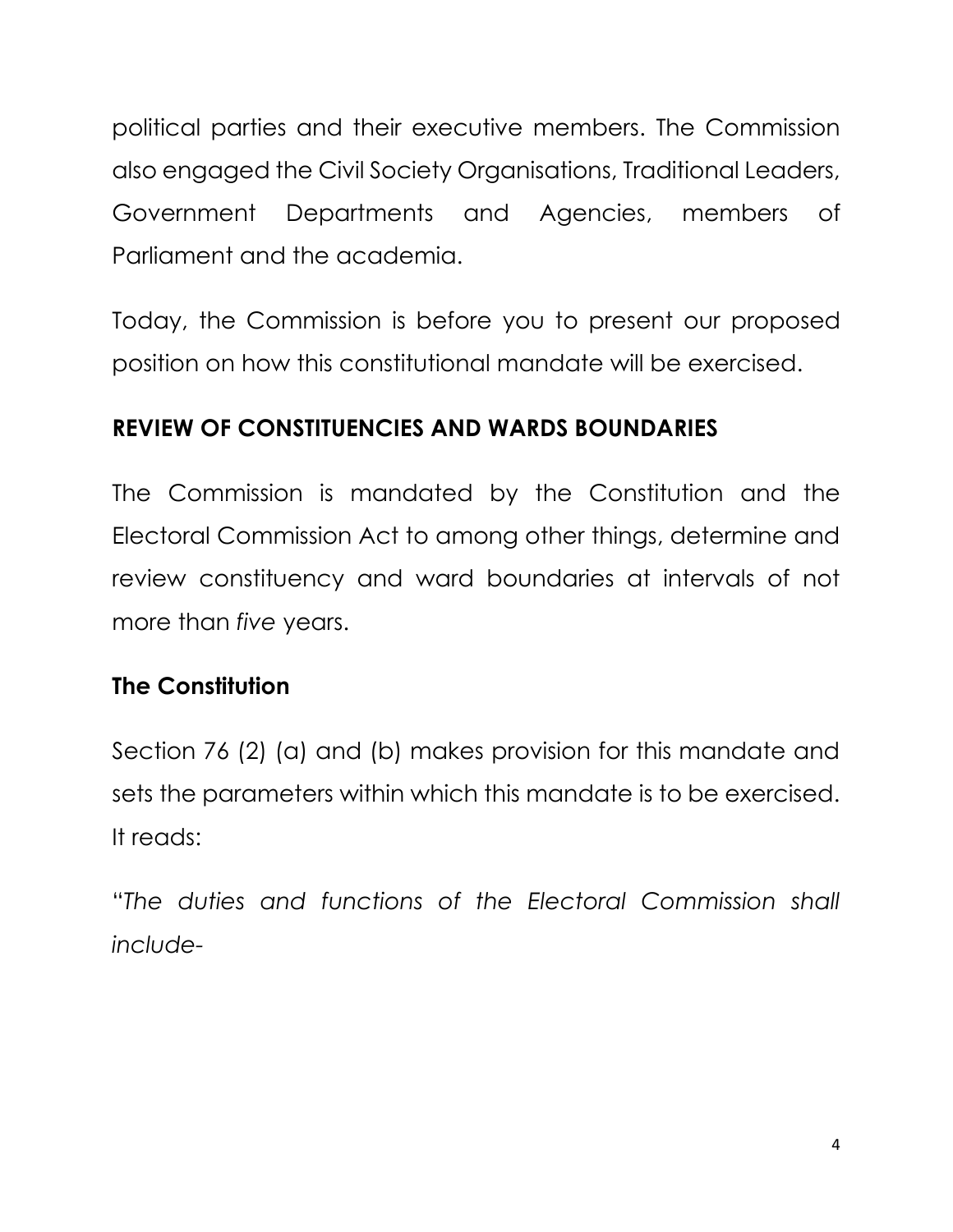- *(a) To determine constituency boundaries impartially on the basis of insuring that constituencies contain approximately equal numbers of voters eligible to register, subject only to consideration of:*
	- *(i) Population density*
	- *(ii) Ease of communication; and*
	- *(iii) Geographical features and existing administrative boundaries*
- (b) *To review existing constituency boundaries at intervals of not more than five years and alter them in accordance with the principles laid down in subsection (2) (a) above*.

# **The Electoral Commission Act**

The Electoral Commission Act compliments and amplifies the roles and functions of the Commission. In relation to determination and review of constituency and ward boundaries, The Act in section 8 (1) (a) (b) and (c) stipulates: -

*(1) In addition to the broad functions and powers conferred on the Commission by the Constitution and, subject to the Constitution, the Commission shall*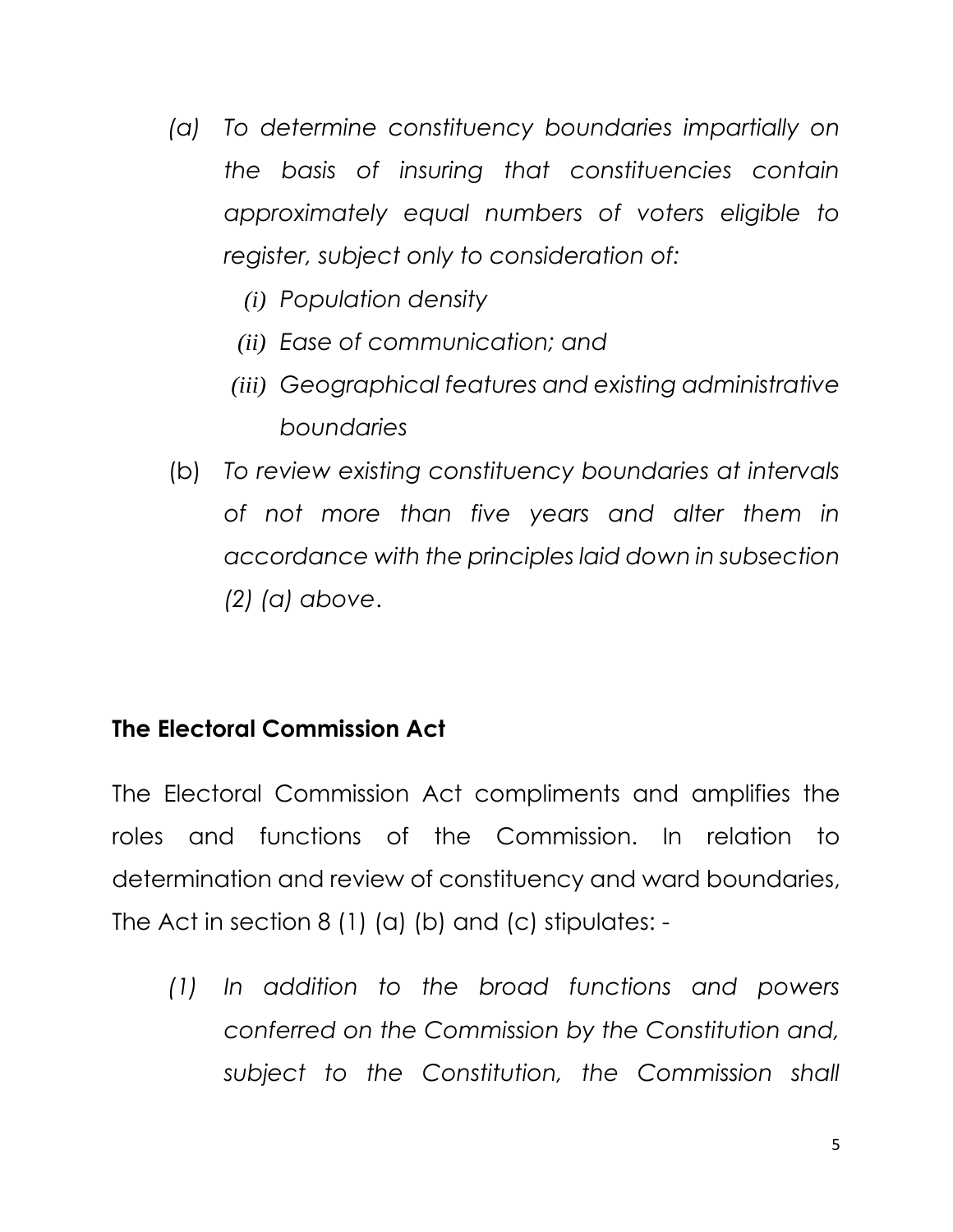*exercise general direction and supervision over the conduct of every election and without prejudice to the generality of such functions and powers, it shall have the following further functions –* 

- *(a) To determine the number of constituencies for the purpose of elections;*
- *(b) To undertake or supervise the demarcation of boundaries of constituencies;*
- *(c) Subject to the Local Government Elections Act, and any other written law relating to local government elections, to undertake or supervise the demarcation of wards for the purposes of local government elections and to determine the number of such wards:*

*Provided that-*

- *(i) In the case of City of Blantyre, the total number of wards shall not exceed thirty;*
- *(ii) In the case of the City of Lilongwe, the total number of wards shall not exceed thirty:*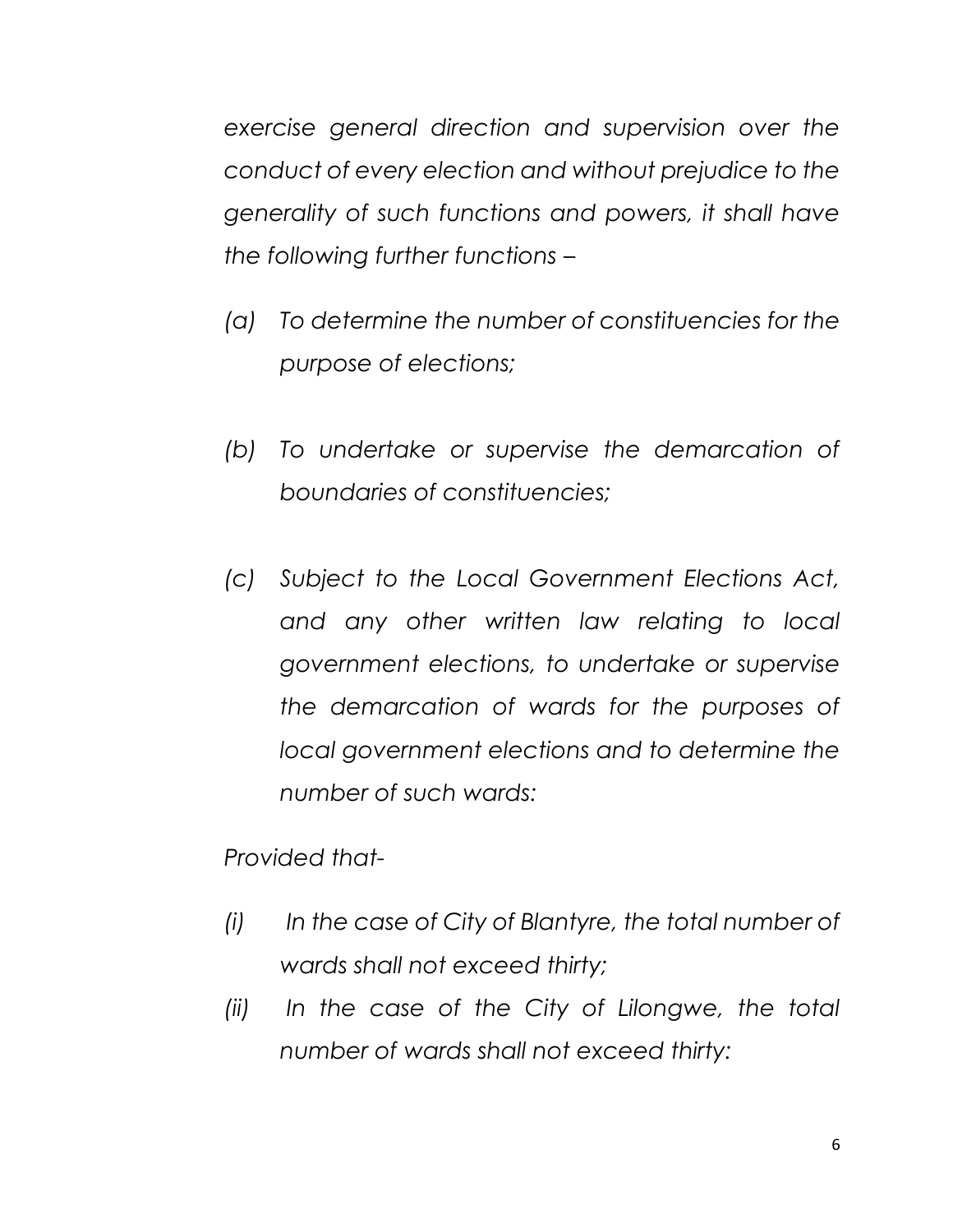- *(iii) In the case of the City of Mzuzu, the total number of wards shall not exceed fifteen;*
- *(iv) In the case of City of the City of Zomba, the total number of wards shall not exceed ten;*
- *(v) In the case of Kasungu Municipal Council, the total number of wards shall not exceed ten;*
- *(vi) In the case of Luchenza Municipal Council, the total number of wards shall not exceed eight;*
- *(vii) In the case of Mangochi Town Council, the total number of wards shall not exceed Ten; and*
- *(viii) In all other cases, the number of wards shall not exceed two 2 for each parliamentary constituency,*

*and the Commission shall ensure that ward boundaries do not cross local authority boundaries.*

#### **Proposed Outcome**

The Commission anticipates that for purposes of the exercise the general outcome is that no council will lose an existing constituency. However, considering the formula and other considerations as provided by the law, some councils might gain constituencies.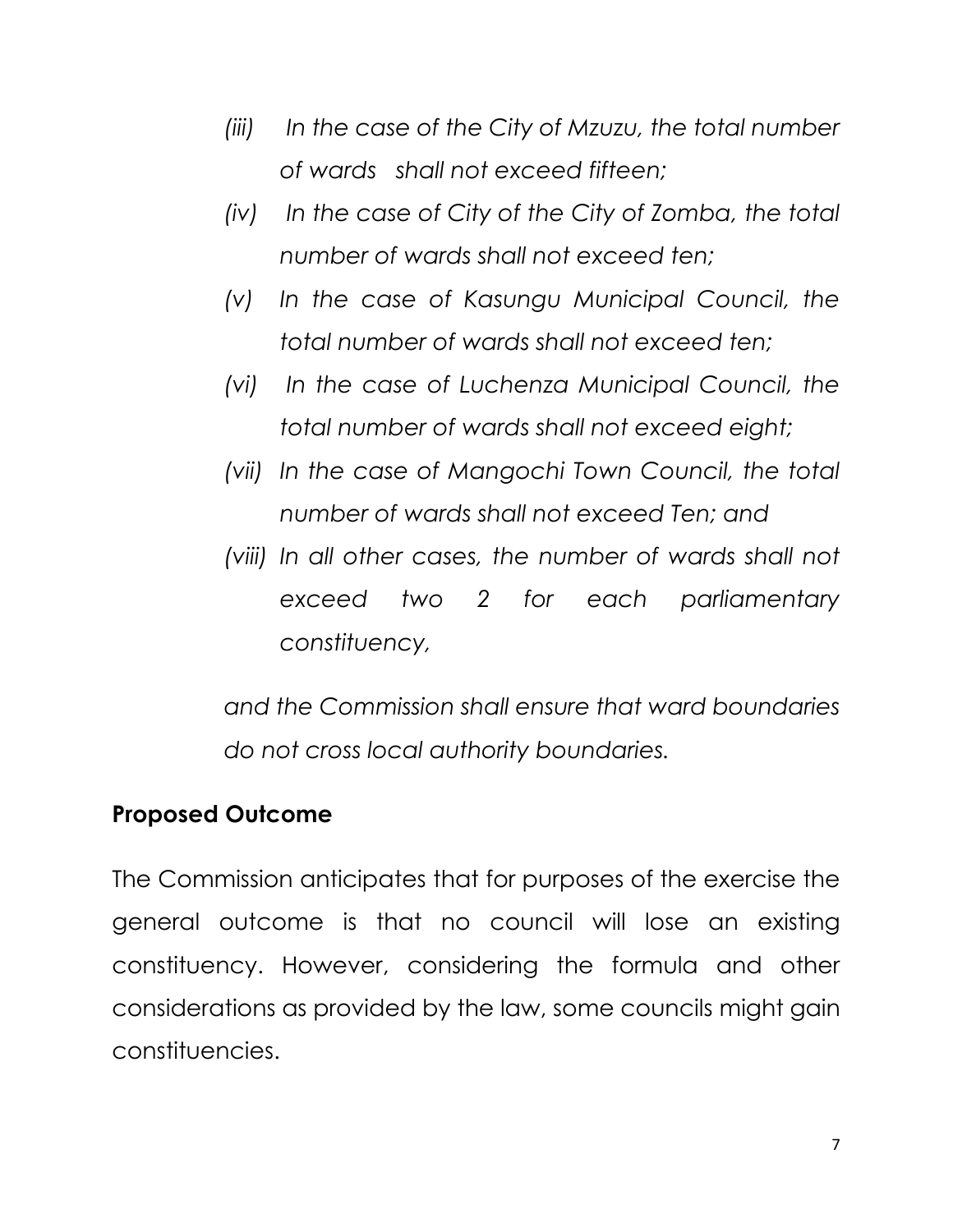# **Formula**

The determination and review of the boundaries will not be arbitrary. The Commission has devised a standard formula that will be applied throughout the country. The application of the formula will be subject only to the factors listed under section 76 (2) (a) of the Constitution.

# **Formulation of a National Quotient**.

The Commission has formulated a National Quotient (the "NQ"). The formulation of the NQ has been guided by the requirement of the Constitution that boundaries must be determined *impartially* on the basis of ensuring that constituencies must contain approximately equal number of voters eligible to register.

The NQ has been formulated by dividing the total number of voters eligible to register by the current number of seats in the National Assembly. The total number of voters eligible to register has been based on the National Statistics Census projections. The projection of the total number of voters eligible to register is set at 9,672,513.

This follows that NQ is equal to 9,672,513 divided by 193. The result has been rounded up to 50,117. This means in terms of Section 76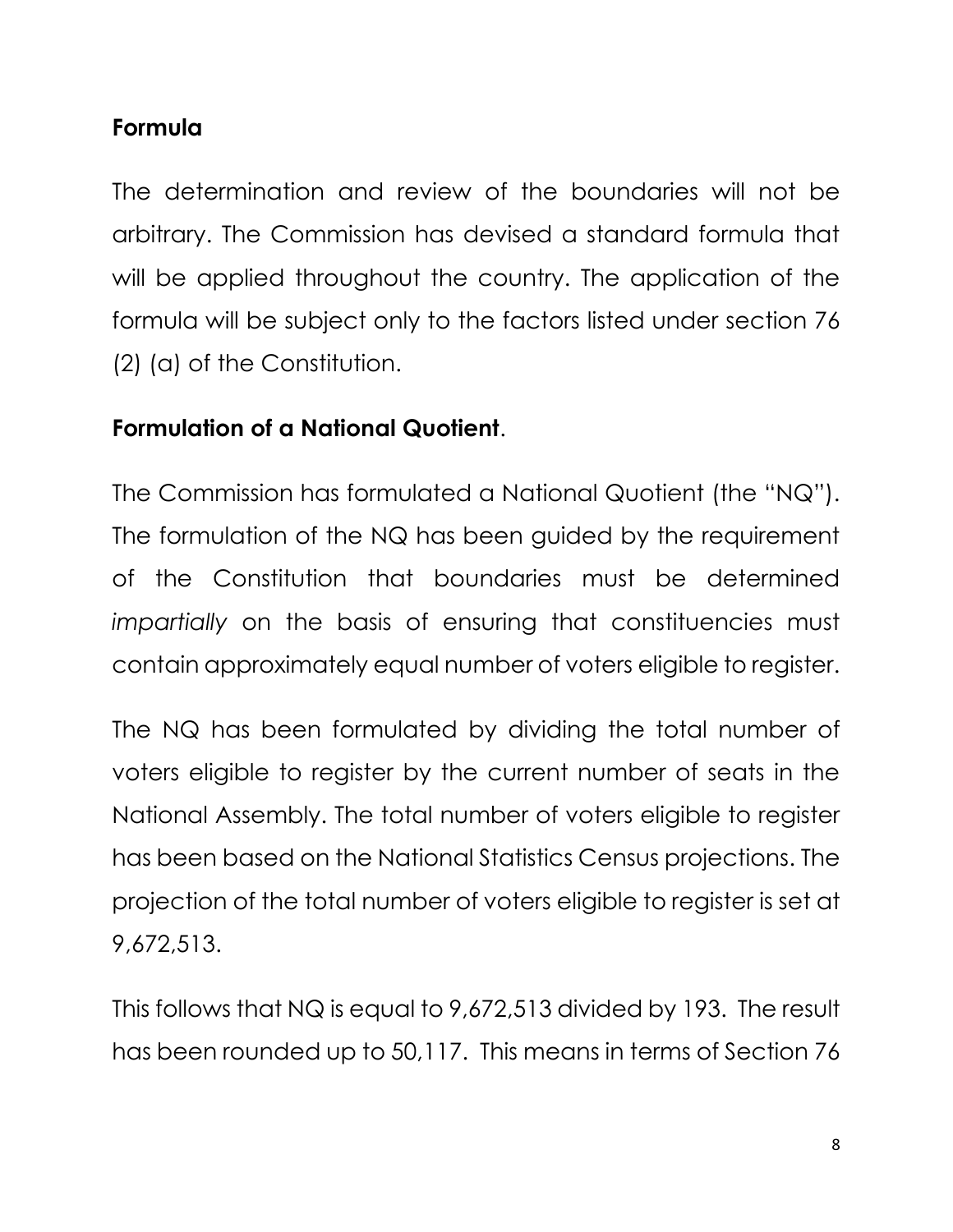(2) (a) of the Constitution each constituency is supposed to contain approximately 50,117 voters eligible to register to vote.

#### **Variance Tolerance**

The NQ will then be applied subject to other factors like population density, ease of communication and existing administrative boundaries. The natural consequence is that it is not possible for all constituencies to be equal in terms of population. To resolve this, an allowance of plus or minus 20 per cent has been taken into account. This allowance has been termed as variance tolerance.

In terms of the variance tolerance of minus or plus 20%, an ideal constituency would contain approximately 50,117 people eligible to register. This means in some situations a smallest constituency will be 40, 094 (being minus 20 per cent of the quotient) and the largest will be 60,140 (being plus 20 per cent of the quotient).

The number of eligible voters per local authority (City, town, municipal or district council) will then be divided by the NQ and the remainder of more than 0.50 will be considered as a whole constituency to the number of constituencies in the local authority.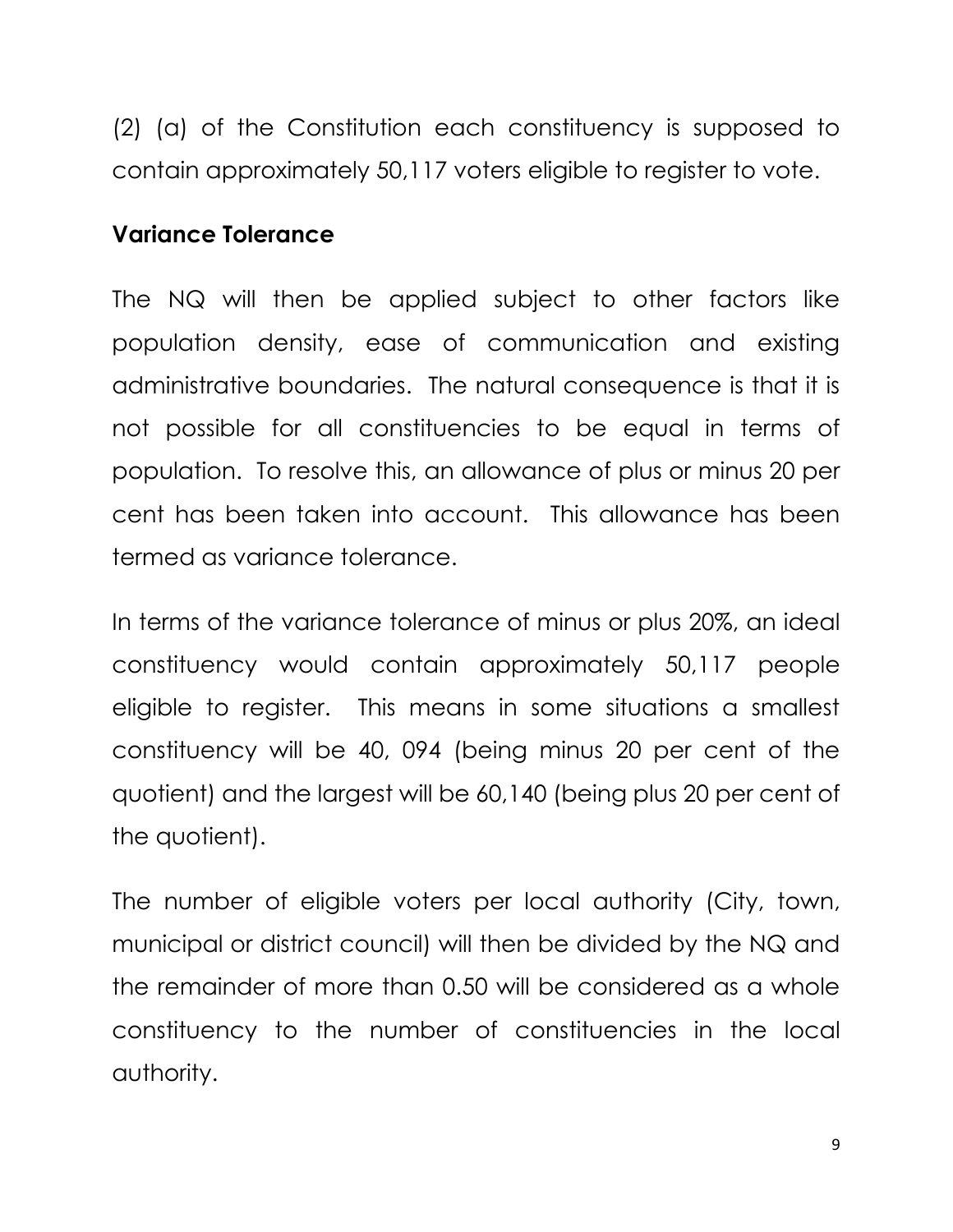#### **Maintenance of Number of Seats**

The Commission will ensure that no local authority loses a seat. Where the application of the formula as described above has resulted in a reduced number of seats, the current number of constituencies in the local authority has been maintained.

#### **Administrative Boundaries**

In instances where a seat did not exist in a town or municipal authority and the formula gives a result of less than 0.5, a seat will be created and provided since each local authority is a recognized administrative boundary. The total number of the seats in the district council will take into account the seat(s) created.

#### **Illustration of Administrative Boundaries**

The current projections as provided by NSO do not single out Kasungu Municipal from Kasungu district, Mangochi Town from Mangochi district. Luchenza too has no provision but the population involved is either accounted for in Mulanje or Thyolo districts.

For Kasungu district, there are nine constituencies including the municipality. Since the municipality is a stand-alone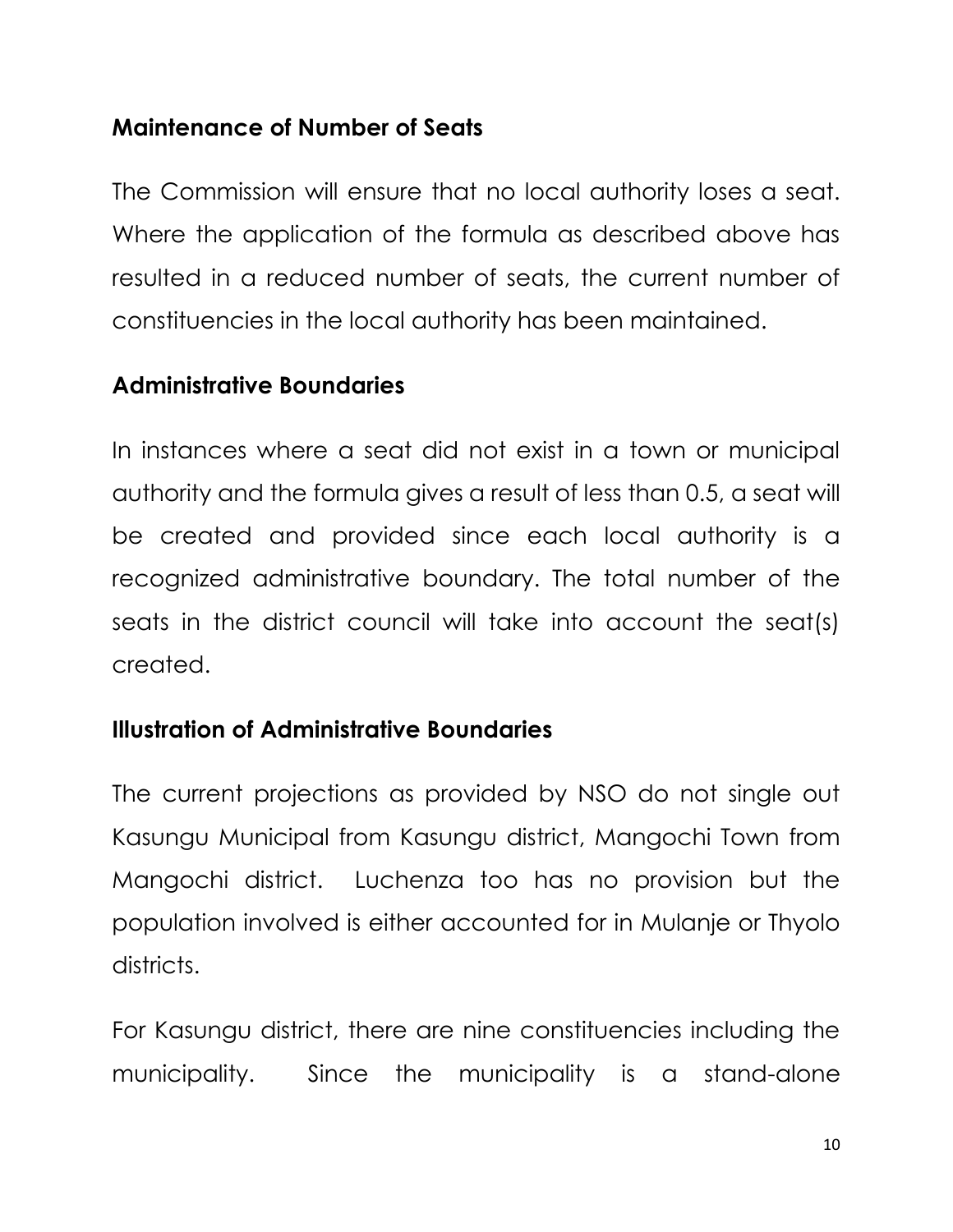administrative boundary, the population of the district needs to be distributed between the two local authorities whilst maintaining the same/current status in terms of number of constituencies. In reviewing the new boundaries, the district will have eight and the municipality will have one to maintain the total of nine for the entire geographical area.

For Mangochi district, there are 12 constituencies including the town. Now with the new projection, using the quotient, there are 13 constituencies. In reviewing the new boundaries in Mangochi, the district will have 12 and the town have one constituency and therefore a new total of 13 constituencies for the entire geographical area.

Luchenza municipal council will be treated differently. The local authority spans across two district councils of Mulanje and Thyolo and therefore it is not possible to apportion the voters to any of the two districts to Luchenza. It has just been given a constituency.

#### **CONCLUSION**

It is anticipated that the review is most likely going to result in an increase of number of constituencies.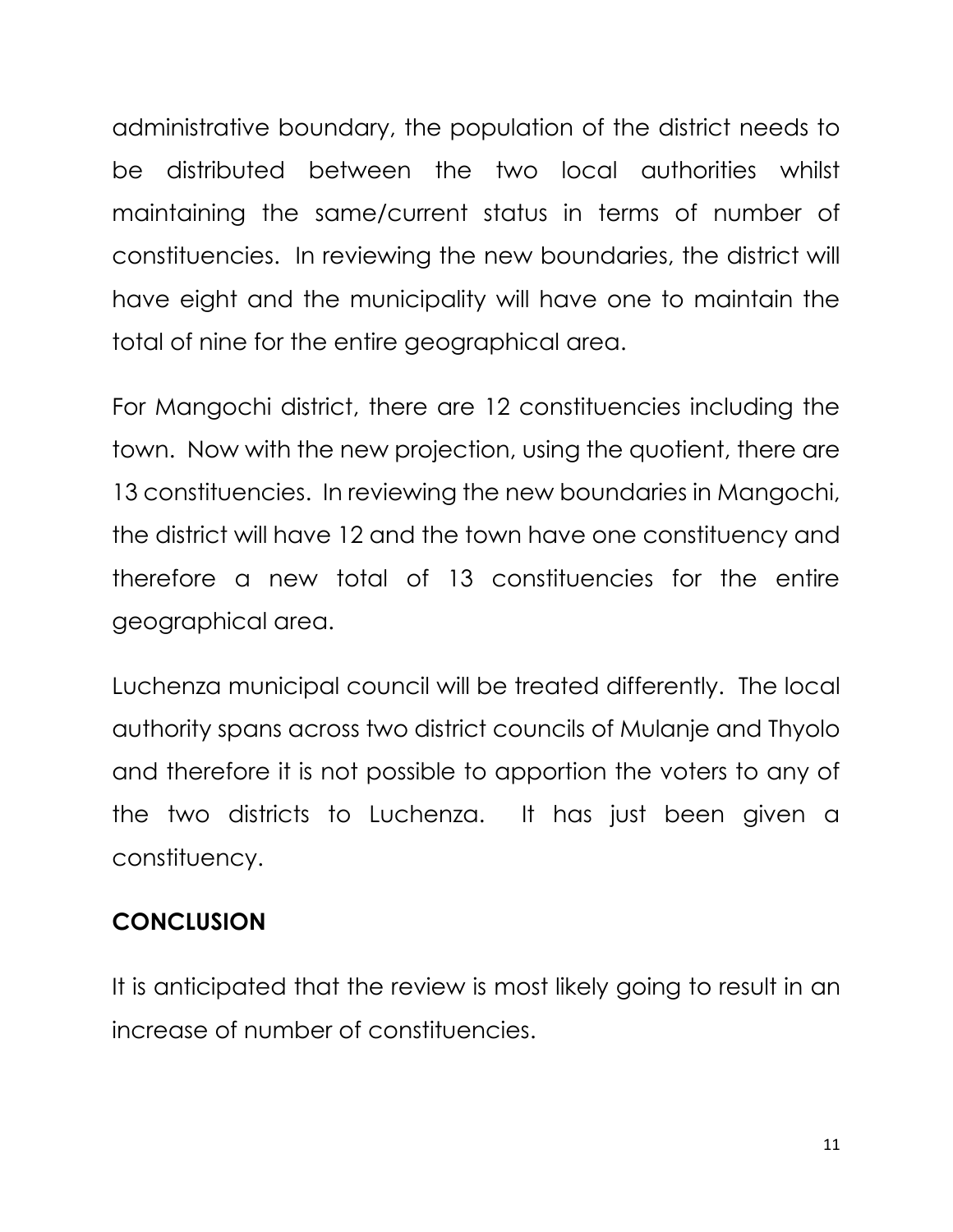The existing boundaries will have to be revisited. New boundaries will be drawn and will not necessarily follow the current ones since the current boundaries were drawn without regard to the constitutional provision and cannot hold considering the current demographics.

The administrative boundaries will be restricted to local authorities.

The review of constituency and ward boundaries, depending on the population and tolerance, could be a combination of several traditional authorities forming one constituency. A constituency will not split a traditional authority but can combine one or more traditional authorities.

The Commission will also consider any recent declarations setting up Town and Municipal Councils published in the *Gazette*. It has, however, been observed that any such declaration will not affect the number of constituencies but will only be distributed between the councils.

The Commission will share a calendar of events with all stakeholders for the entire process and will also be inviting written submissions from stakeholders outlining their expectations. The